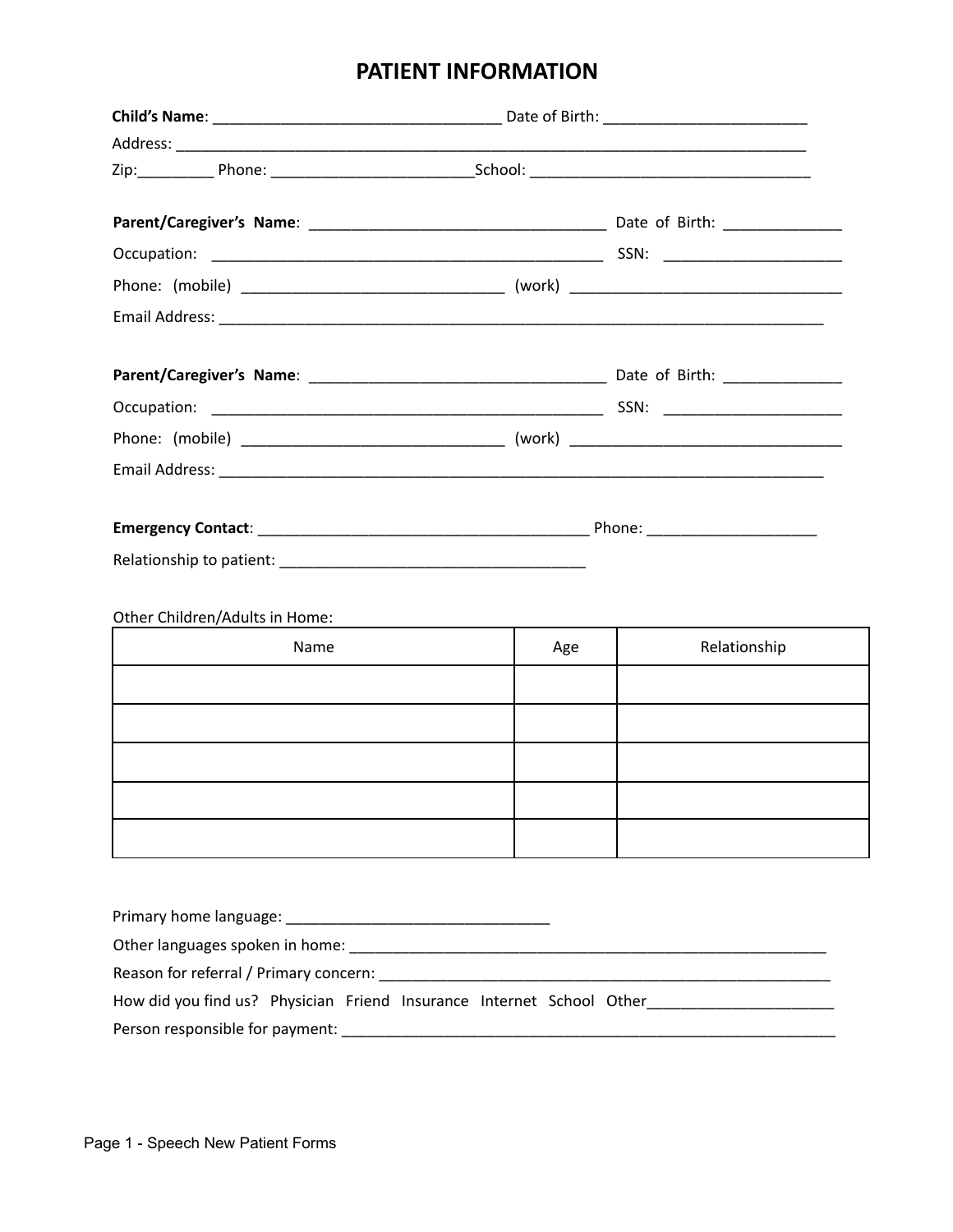# **HEALTH HISTORY**

Person Completing History: \_\_\_\_\_\_\_\_\_\_\_\_\_\_\_\_\_\_\_\_\_\_\_\_\_ Relationship to Patient: \_\_\_\_\_\_\_\_\_\_\_\_\_\_\_\_\_\_ **Prenatal and Birth History** During this pregnancy and/or delivery, did mother or baby experience any complications? If so, please describe.\_\_\_\_\_\_\_\_\_\_\_\_\_\_\_\_\_\_\_\_\_\_\_\_\_\_\_\_\_\_\_\_\_\_\_\_\_\_\_\_\_\_\_\_\_\_\_\_\_\_\_\_\_\_\_\_\_\_\_\_\_\_\_\_\_\_\_\_\_\_\_\_\_\_\_\_\_\_ \_\_\_\_\_\_\_\_\_\_\_\_\_\_\_\_\_\_\_\_\_\_\_\_\_\_\_\_\_\_\_\_\_\_\_\_\_\_\_\_\_\_\_\_\_\_\_\_\_\_\_\_\_\_\_\_\_\_\_\_\_\_\_\_\_\_\_\_\_\_\_\_\_\_\_\_\_\_\_\_\_ Length of pregnancy: \_\_\_\_\_\_\_\_\_\_\_\_\_\_\_\_\_\_\_\_\_ Birth Weight: \_\_\_\_\_\_\_\_\_\_\_\_\_\_\_\_\_\_\_\_\_\_\_\_\_\_\_\_\_\_\_\_ Has your child ever been hospitalized? Yes No If yes, when and describe: \_\_\_\_\_\_\_\_\_\_\_\_\_\_\_\_\_\_\_\_\_\_\_\_\_\_\_ \_\_\_\_\_\_\_\_\_\_\_\_\_\_\_\_\_\_\_\_\_\_\_\_\_\_\_\_\_\_\_\_\_\_\_\_\_\_\_\_\_\_\_\_\_\_\_\_\_\_\_\_\_\_\_\_\_\_\_\_\_\_\_\_\_\_\_\_\_\_\_\_\_\_\_\_\_\_\_\_\_\_\_ Has your child had any other significant illnesses, injuries, or surgeries? *If yes*, when and describe: \_\_\_\_\_\_\_\_\_\_\_\_\_\_\_\_\_\_\_\_\_\_\_\_\_\_\_\_\_\_\_\_\_\_\_\_\_\_\_\_\_\_\_\_\_\_\_\_\_\_\_\_\_\_\_\_\_\_\_\_\_\_\_\_\_\_\_\_\_\_\_\_\_\_\_\_\_\_\_\_\_\_\_\_\_ \_\_\_\_\_\_\_\_\_\_\_\_\_\_\_\_\_\_\_\_\_\_\_\_\_\_\_\_\_\_\_\_\_\_\_\_\_\_\_\_\_\_\_\_\_\_\_\_\_\_\_\_\_\_\_\_\_\_\_\_\_\_\_\_\_\_\_\_\_\_\_\_\_\_\_\_\_\_\_\_\_

Child's current medications: \_\_\_\_\_\_\_\_\_\_\_\_\_\_\_\_\_\_\_\_\_\_\_\_\_\_\_\_\_\_\_\_\_\_\_\_\_\_\_\_\_\_\_\_\_\_\_\_\_\_\_\_\_\_\_\_\_\_\_\_\_\_

Please list any specific food, medicinal, or environmental allergies: \_\_\_\_\_\_\_\_\_\_\_\_\_\_\_\_\_\_\_\_\_\_\_\_\_\_\_\_\_\_\_\_

| <b>Illness</b>    | Age | <b>Severity</b> | <b>Developmental Changes</b> |
|-------------------|-----|-----------------|------------------------------|
| Pneumonia         |     |                 |                              |
| Influenza         |     |                 |                              |
| Asthma            |     |                 |                              |
| Encephalitis      |     |                 |                              |
| Meningitis        |     |                 |                              |
| Whooping Cough    |     |                 |                              |
| Allergies         |     |                 |                              |
| High Fever (104+) |     |                 |                              |
| Ear infections    |     |                 |                              |
| Seizures          |     |                 |                              |
| COVID-19          |     |                 |                              |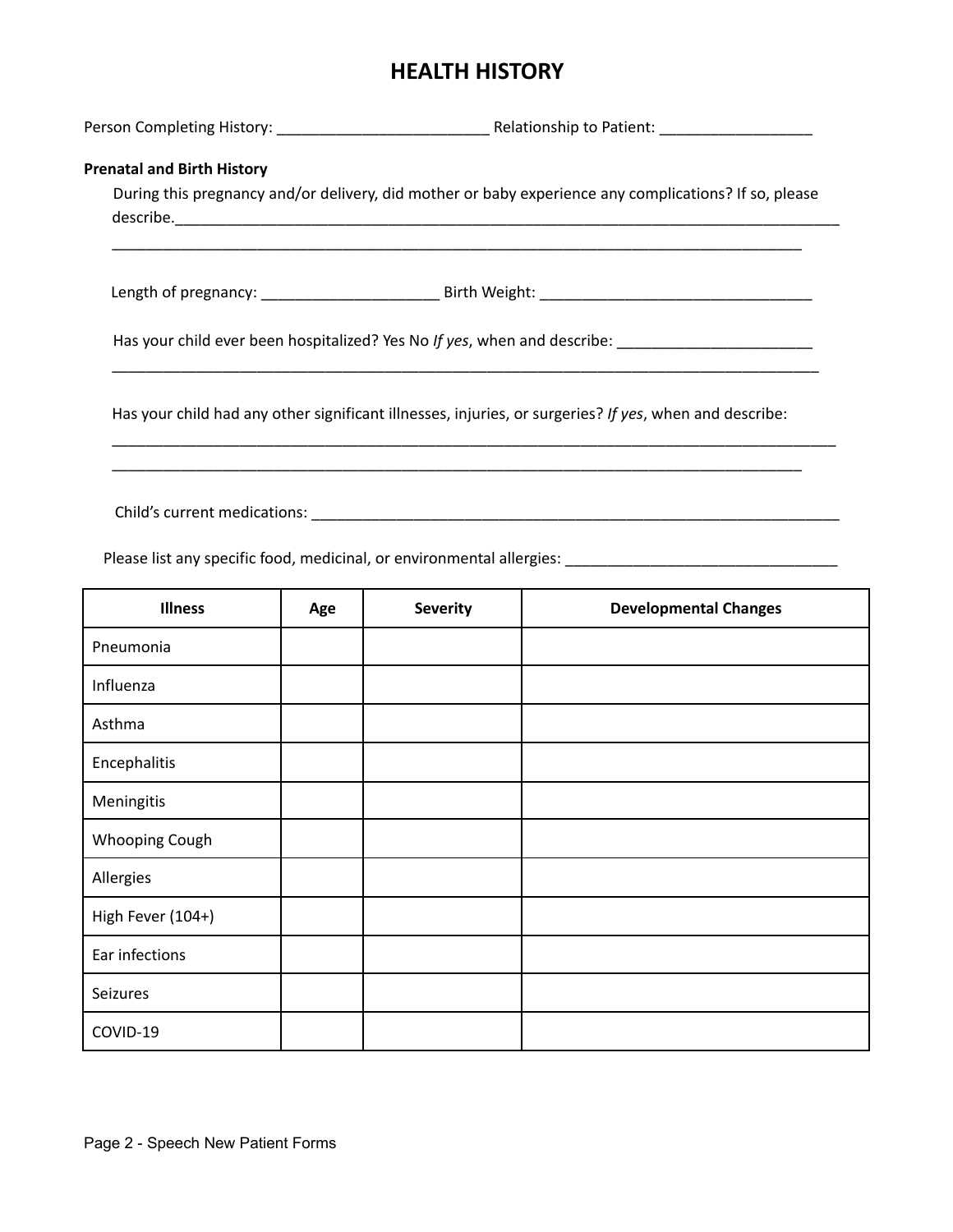### **Prior Evaluations**

|                             | <b>Date</b> | Results |
|-----------------------------|-------------|---------|
| Speech/Language             |             |         |
| <b>Occupational Therapy</b> |             |         |
| <b>Physical Therapy</b>     |             |         |
| Hearing                     |             |         |
| Vision                      |             |         |
| Neurological                |             |         |
| Psychological               |             |         |
| Other                       |             |         |

*Please provide previous evaluation reports from other professionals or provide facility and/or name of evaluator to request records. This information may be helpful in assessing and planning of treatment for your child.*

\_\_\_\_\_\_\_\_\_\_\_\_\_\_\_\_\_\_\_\_\_\_\_\_\_\_\_\_\_\_\_\_\_\_\_\_\_\_\_\_\_\_\_\_\_\_\_\_\_\_\_\_\_\_\_\_\_\_\_\_\_\_\_\_\_\_\_\_\_\_\_\_\_\_\_\_\_\_\_\_\_\_\_\_ \_\_\_\_\_\_\_\_\_\_\_\_\_\_\_\_\_\_\_\_\_\_\_\_\_\_\_\_\_\_\_\_\_\_\_\_\_\_\_\_\_\_\_\_\_\_\_\_\_\_\_\_\_\_\_\_\_\_\_\_\_\_\_\_\_\_\_\_\_\_\_\_\_\_\_\_\_\_\_\_\_\_\_\_ \_\_\_\_\_\_\_\_\_\_\_\_\_\_\_\_\_\_\_\_\_\_\_\_\_\_\_\_\_\_\_\_\_\_\_\_\_\_\_\_\_\_\_\_\_\_\_\_\_\_\_\_\_\_\_\_\_\_\_\_\_\_\_\_\_\_\_\_\_\_\_\_\_\_\_\_\_\_\_\_\_\_\_\_

\_\_\_\_\_\_\_\_\_\_\_\_\_\_\_\_\_\_\_\_\_\_\_\_\_\_\_\_\_\_\_\_\_\_\_\_\_\_\_\_\_\_\_\_\_\_\_\_\_\_\_\_\_\_\_\_\_\_\_\_\_\_\_\_\_\_\_\_\_\_\_\_\_\_\_\_

Is there any additional information that will help us to better understand your child?

## **DEVELOPMENTAL HISTORY**

| <b>Early Development</b>                                                     |
|------------------------------------------------------------------------------|
|                                                                              |
|                                                                              |
|                                                                              |
|                                                                              |
|                                                                              |
| Are there any previous or current feeding concerns/problems? Please explain: |
|                                                                              |
|                                                                              |
|                                                                              |
|                                                                              |
|                                                                              |
|                                                                              |
| Please continue onto Page 4 for additional information.                      |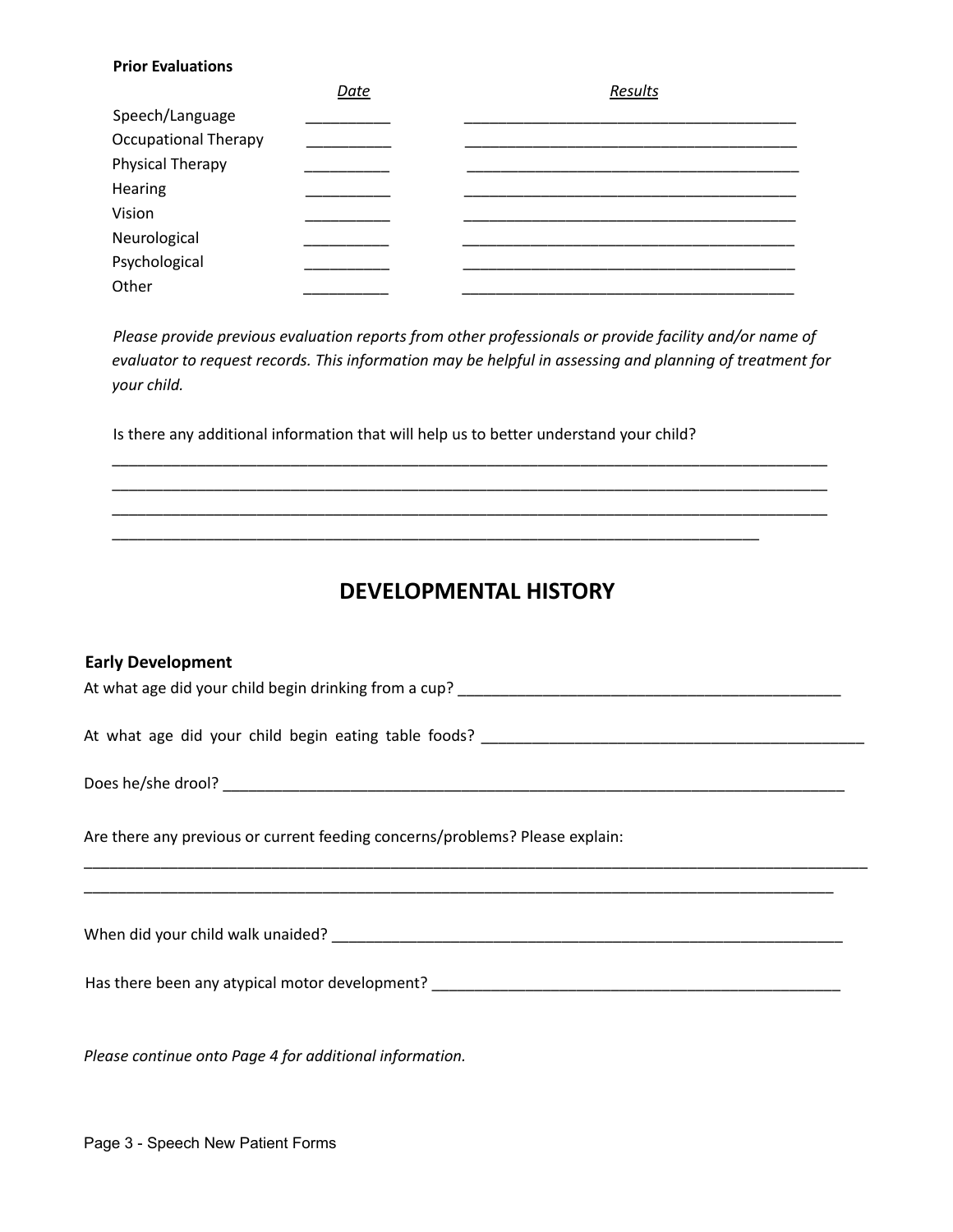| During the first year, other than crying, would you describe your baby as: (circle one)<br>quiet baby average noisy baby very noisy baby<br>silent baby<br>At what age did your child first begin to use two word combinations? (i.e. "want cookie") ___________________<br><u> 1989 - Johann John Stoff, deutscher Stoffen und der Stoffen und der Stoffen und der Stoffen und der Stoffen</u><br>Did speech learning ever seem to stop, regress, or change for a period? If yes, explain: |
|---------------------------------------------------------------------------------------------------------------------------------------------------------------------------------------------------------------------------------------------------------------------------------------------------------------------------------------------------------------------------------------------------------------------------------------------------------------------------------------------|
|                                                                                                                                                                                                                                                                                                                                                                                                                                                                                             |
|                                                                                                                                                                                                                                                                                                                                                                                                                                                                                             |
|                                                                                                                                                                                                                                                                                                                                                                                                                                                                                             |
|                                                                                                                                                                                                                                                                                                                                                                                                                                                                                             |
|                                                                                                                                                                                                                                                                                                                                                                                                                                                                                             |
|                                                                                                                                                                                                                                                                                                                                                                                                                                                                                             |
|                                                                                                                                                                                                                                                                                                                                                                                                                                                                                             |
|                                                                                                                                                                                                                                                                                                                                                                                                                                                                                             |
|                                                                                                                                                                                                                                                                                                                                                                                                                                                                                             |
| How intelligible is your child's speech to you? (Circle one) 0-25% 25-50% 50-75% 75-100%                                                                                                                                                                                                                                                                                                                                                                                                    |
| How intelligible is your child's speech to others? (Circle one) 0-25% 25-50% 50-75% 75-100%                                                                                                                                                                                                                                                                                                                                                                                                 |
| How does your child ask for what they want?                                                                                                                                                                                                                                                                                                                                                                                                                                                 |
| Does your child give up easily or become easily frustrated when trying to communicate? If yes, explain:                                                                                                                                                                                                                                                                                                                                                                                     |
| Does your child seem to have difficulty understanding speech? Yes<br>No                                                                                                                                                                                                                                                                                                                                                                                                                     |
| Does your child have difficulty following directions?<br>Yes<br>No                                                                                                                                                                                                                                                                                                                                                                                                                          |
| <b>School and Social History</b>                                                                                                                                                                                                                                                                                                                                                                                                                                                            |
| Current school/daycare your child attends: __________________________________Current grade: ______________                                                                                                                                                                                                                                                                                                                                                                                  |